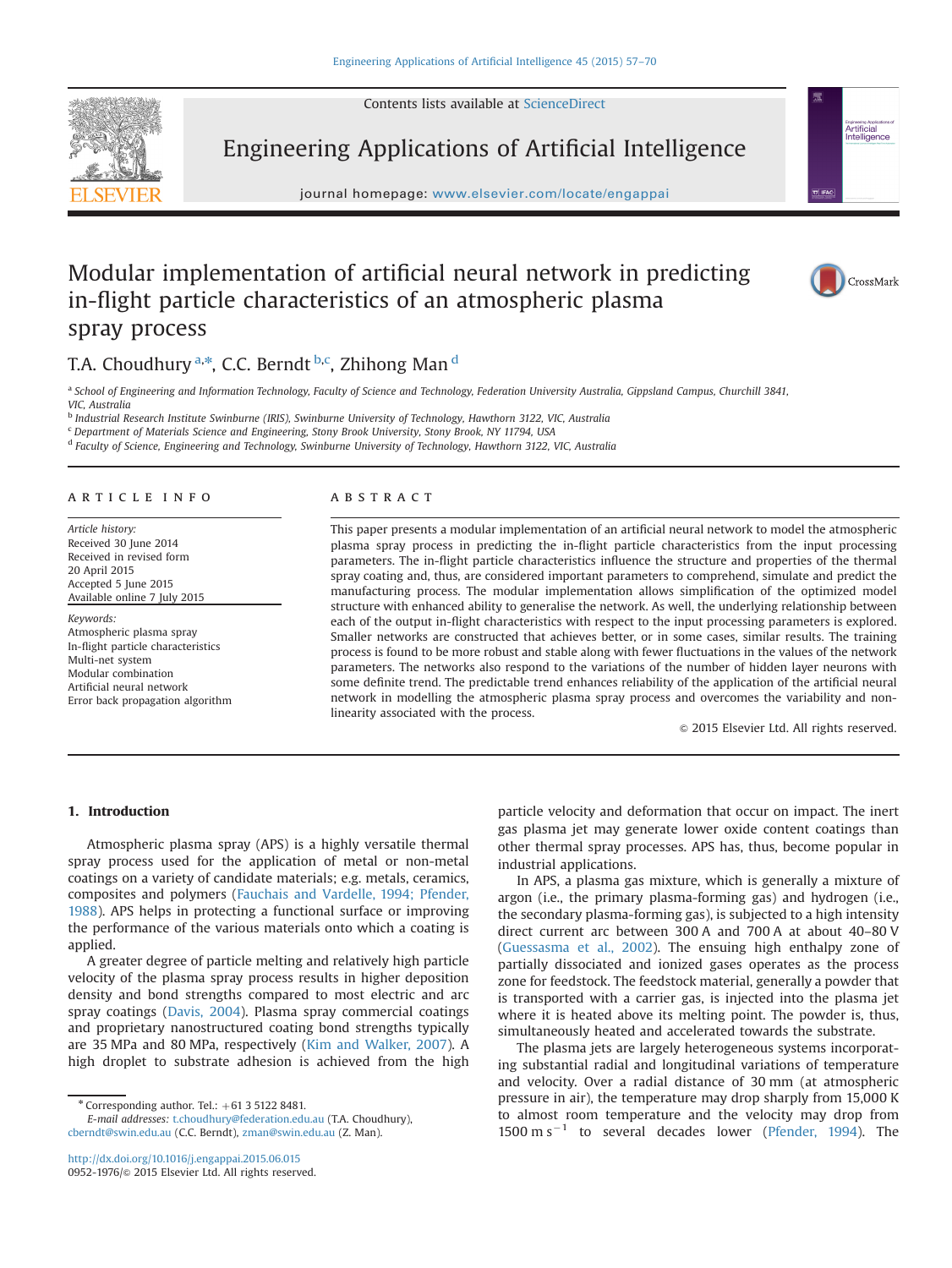feedstock particles, under ideal conditions, pass through the core of the plasma jet, which is the hottest portion, to provide maximum exposure for complete melting and acceleration of the particle.

The inertia of the incoming feedstock powder distribution defines its path in the plasma jet. The particles, on striking the substrate, flatten and solidify in a few micro-seconds to form thin lamellae, often called splats. There are a large number of parameters that influence splat formation (Alamara et al., 2011). The coating is generated in a layered structure of splats that stack into layers.

The APS coating microstructure exhibits morphological characteristics such as a porosity distribution, embedded oxides, residual stress, macro-cracks and micro-cracks. These features are influenced strongly by the in-flight particle characteristics that are controlled by the spray parameters. Accurate control and suitable combination of spray parameters are crucial since these influence the performance and durability of coatings (Fauchais and Vardelle, 1994).

The thermal and mechanical properties of APS coatings depend strongly on the in-flight particle characteristics (e.g., in-flight particle velocity, surface temperature and diameter), which are controlled by the input spray parameters. The input parameters are close-loop controlled and set to nominally constant values. However, these parameters vary during the APS process and calibration and adjustments of the variable levels are necessary. The particle variations influence the in-flight particle characteristics, which are known to influence the final coating properties (Moreau et al., 1994; Friis and Persson, 2001; Guilemany et al., 2002). The particle variations are, accordingly, considered to be indicators of process control (Vardelle and Fauchais, 1999).

Accurate prediction of the in-flight particle characteristics will assist engineers in reducing the time and complexities related to the spray tuning and parameter setting. Although it is the particle surface temperature that is actually measured at all times, for simplicity in this work and others (Guilemany et al., 2002; Bisson et al., 2003; Guessasma et al., 2003, 2004a), it is referred to as 'particle temperature'; i.e., it is implied that the surface temperature is being measured.

The artificial neural network (ANN) approach to predict the inflight particle characteristics simultaneously from the variations of the input processing parameters of an APS process has been employed previously. The initial idea of neural network implementation of APS was presented by Einerson et al. (1993). The literature (Guessasma et al., 2004a; Kanta et al., 2008), indicates that the multilayer neural network structure, with an error back propagation algorithm, was used to model the APS process in concurrently predicting the in-flight particle characteristics. Both studies used two hidden layers to design and model the system dynamics. The past study (Choudhury et al., 2012) validated that the use of two hidden layers generated good performance of the ANN in modeling the APS process to predict the in-flight particle characteristics.

The thermal spray process is a complex non-linear process with many permutations (Bisson et al., 2003). The two hidden layer ANN structure has the potential to become complex in overcoming the non-linearity and variability associated with the APS process. The term 'complex', in this context, refers to the computational complexity of the neural network relating to the increased size (neuron number) of the two hidden layer network. Although a single hidden layer network could have the same number of hidden layer neurons, the computational complexity would be far lesser. Furthermore, simultaneous prediction of the in-flight particle characteristics, by ANN models, fails to separate the effects of input processing parameters on the individual in-flight particle characteristics.

This study proposes a modular combination of the multi-net ANN system to model the APS process and predict the in-flight particle characteristics from the input processing parameters. With modular implementation, this work focuses on improving the generalization ability of the ANN in predicting the individual in-flight particle characteristics, as well as simplifying the network structure.

Modular approaches are generally used to improve the performance of a task. The task can be accomplished with a monolithic network. However, breaking down the tasks into a number of specialist modules provides better performance and allows simple ANNs to be built. This enables the system to exploit specialist capabilities and improve the learning ability in the process dynamics of the APS process.

Apart from improving the performance of the designed networks, the modular approach also reduces the model complexity. The overall system is easier to understand, modify and extend (Gallinari, 1995). The segmented approach allows the user to better understand the relationships between each of the in-flight particle characteristics and the input processing parameters. Training times can also be reduced (Pratt et al., 1991) and previous knowledge can be incorporated in terms of suggesting an appropriate decomposition of a task (Gallinari, 1995).

The generalization ability of the overall modular network model is improved. Furthermore, the system reliability is enhanced. Any fault or error in prediction of one of the subproblems does not affect the solution to the entire problem. The predicted output fluctuations are, thus, greatly reduced resulting in a more robust and reliable network. The results obtained from modular ANN implementation of the APS process were later compared with traditional ANN models based on a two hidden layer architecture.

### 2. Neural network modelling

#### 2.1. Input processing parameter selection

The choice of the input processing parameters was based on their effects on the following selected output in-flight particle characteristics: (i) the average particle velocity, (ii) temperature, and (iii) particle diameter. The considered in-flight particle characteristics are strongly influenced by the power and feedstock injection parameters (Guessasma et al., 2004a). The values of the particle drag coefficient, heat transfer and particle acceleration depend on the plasma jet properties (gas density, thermal conductivity, etc.), which directly relates to the arc-gas properties and torch design (Pfender, 1988; Fisher, 1972; Henne et al., 2001). The particle trajectory and residence time is strongly influenced by the powder and powder feed variables (Vardelle and Fauchais, 1999).

The selected input processing parameters, within the categories of such analysis, are the following power and injection parameters; namely: (i) arc current intensity, (ii) argon gas flow rate, (iii) hydrogen flow rate, (iv) argon carrier gas flow rate, (v) injector stand-off distance, and (vi) injector diameter. Parameters related to power injection, the type of torch, the spray distance and the torch movement, may influence the in-flight particle characteristics. However, these conditions were not considered in this focused study and they were maintained constant to reference values.

#### 2.2. Multi-net system and the modular combination

A multi-net system (Sharkey, 1999) is a group of ANNs where each network, depending on the type of combination, is assigned to solve a part of the problem or the total problem. The use of a multi-net system improves the generalization ability of the ANN;